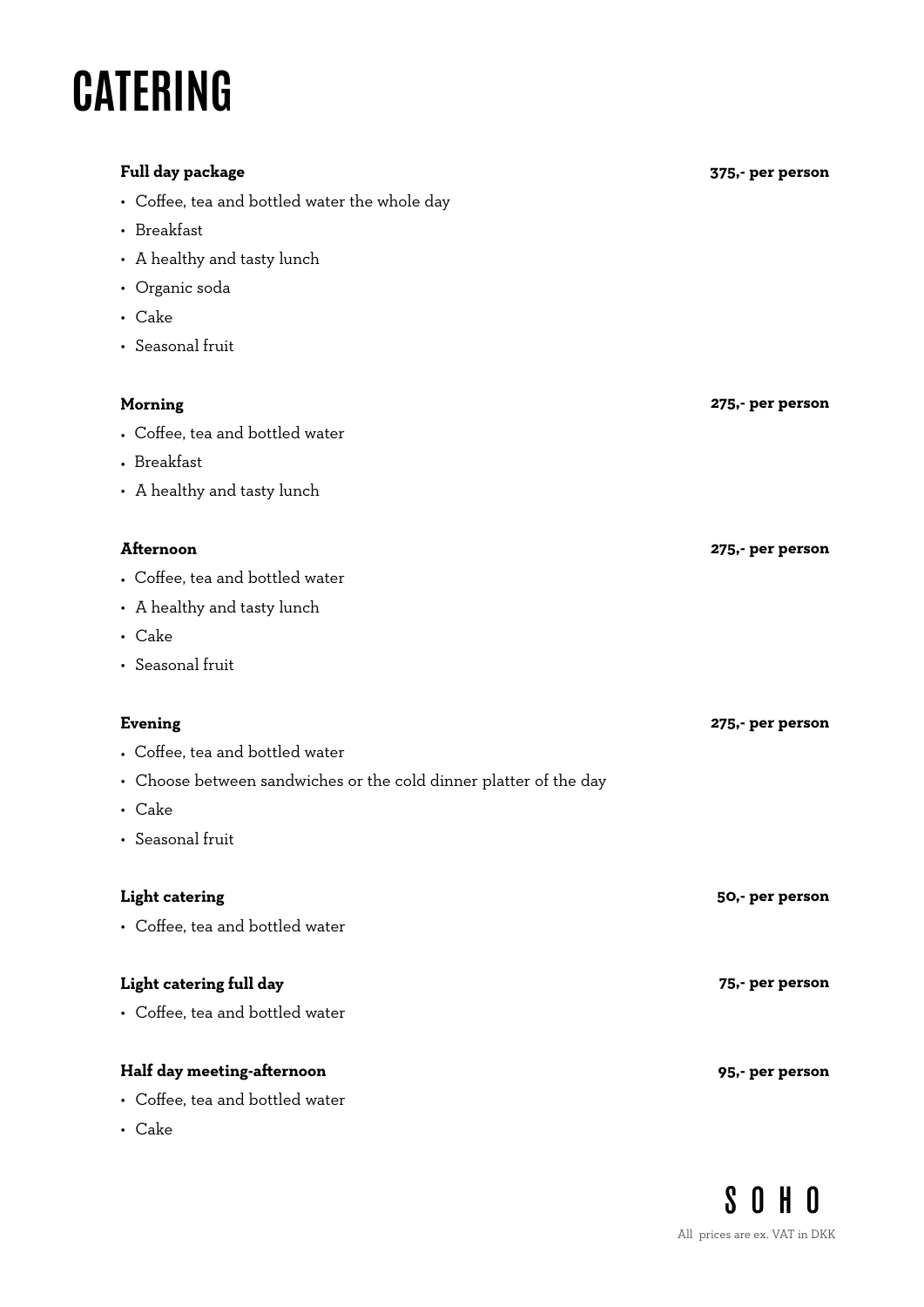# **BREAKFAST**

#### **SOHO breakfast**

- Homemade bread
- Cheese, cold cuts and jam
- Croissant
- Seasonal fresh fruit
- Juice

### **OTHER**

| Charcuterie & cheese              | 150,- per person<br>Min. 20 persons |
|-----------------------------------|-------------------------------------|
| Sandwich (meat, fish, vegetarian) | 75,- per person<br>Min. 5 persons   |
| Filling salad                     | 75,- per person<br>Min. 5 persons   |

# **SNACKS**

| Croissants                | $35 -$ |
|---------------------------|--------|
| <b>Nuts</b>               | $35 -$ |
| Fresh fruit               | $35 -$ |
| Cake                      | $35 -$ |
| Chocolate                 | $35 -$ |
| Chocolate covered almonds | $35 -$ |

# **DRINKS**

| 20,- per unit  |
|----------------|
| 25,- per unit  |
| 295,- per unit |
| 295,- per unit |
| 15,- per unit  |
|                |

**95,- per person**

**SOHO** All prices are ex. VAT in DKK